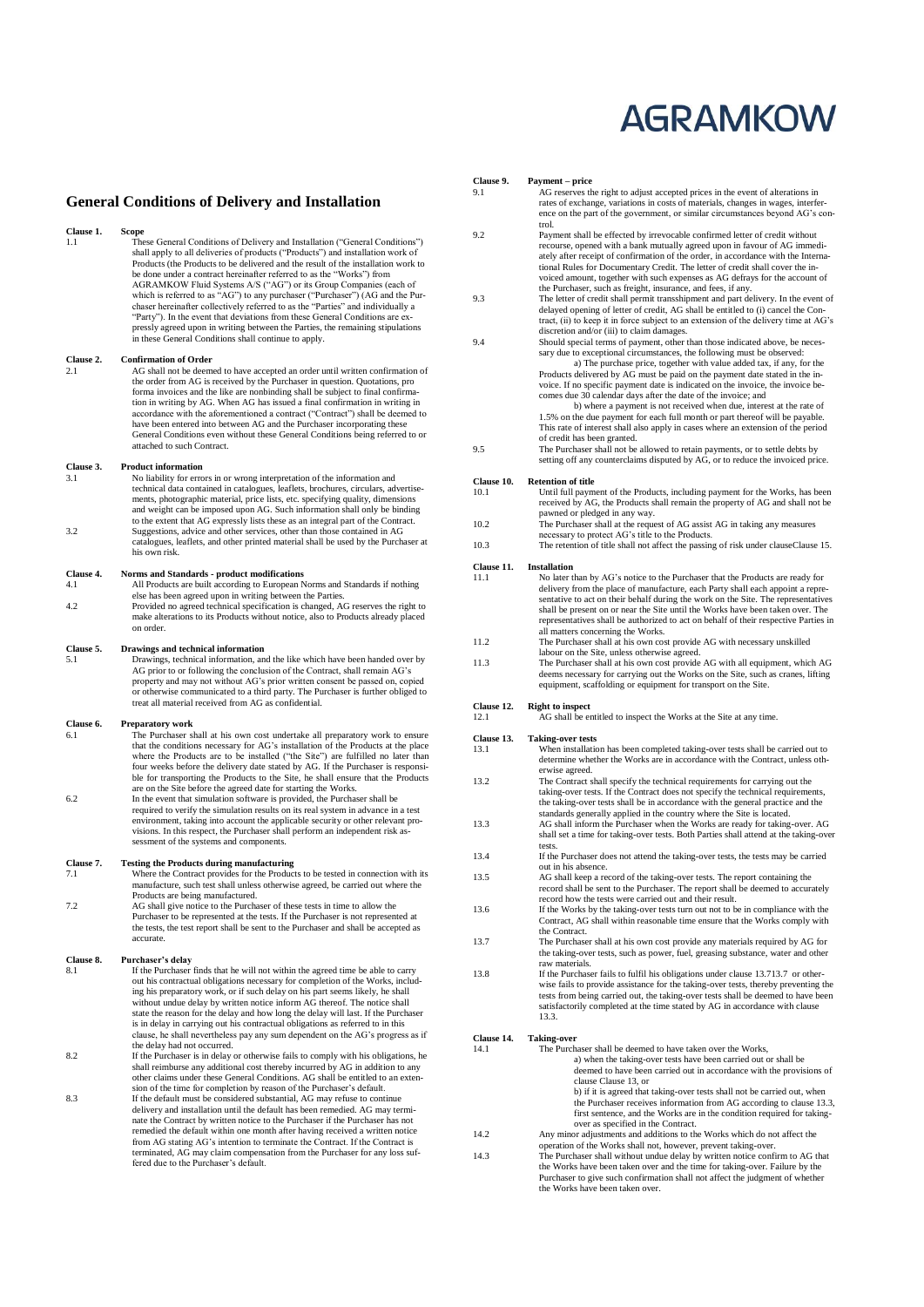<span id="page-1-8"></span>14.4 Until taking-over the Purchaser shall not be entitled to take the Works or any part of them into operation. If the Purchaser takes the Works or any part of them into operation without AG's consent by written notice the Purchaser shall be deemed to have taken over the Works. AG shall then be relieved of his obligation to carry out taking-over tests.

#### <span id="page-1-0"></span>**Clause 15. Delivery and passing of risk**

- Products are delivered Free Carrier (FCA, cf. INCOTERMS 2020) from the place of manufacture, exclusive of packaging, loading, freight and insurance. The risk of loss or damage to the Products shall pass to the Purchaser in accordance with agreed Incoterms-clause. When delivery has been effected, Products will not be credited if returned to AG without prior written agreement with AG.
- <span id="page-1-3"></span>15.2 If the Purchaser so desires, AG will at the cost of and on behalf of the Purchaser effect "Marine Insurance on English all risk conditions from warehouse to the extent warehouse" at the c.i.f or c.i.p value of the Products + 10%, and AG will likewise effect war risk insurance.
- 15.3 The Works shall be regarded as having been delivered at the time at which they are taken over in accordance with the provisions of clause [Clause 14.](#page-0-3) The risk of loss of or damage to the Works shall pass to the Purchaser at this time. If the Purchaser assumes responsibility for transporting of the Products according to the agreed Incoterms-clause, the Purchaser shall bear the risk of loss or damage for the duration of the transport.

#### **Clause 16. Time for delivery. Delay**

- 16.1 The time of delivery is specified in the Contract.<br>16.2 The Products shall be regarded as having been dependent 16.2 The Products shall be regarded as having been delivered, when AG gives the Purchaser notice that the Products are ready for delivery.
- 16.3 The Works shall be regarded as having been delivered on the day on which
- they are taken over in accordance with the provisions of clause [Clause 14.](#page-0-3) 16.4 If the Contract instead of a fixed date for delivery of the Products or for takingover of the Works, specified a period of time within which the Products shall be delivered or the Works shall be taken over, such period shall start to run when the Contract is entered into and all agreed preconditions to be fulfilled by the Purchaser have been satisfied, such as official formalities, payments due at
- the formation of the Contract and securities.<br>
16.5 If AG anticipates that AG will not be able to deliver the Products in time or to complete the Works in time, AG shall notify the Purchaser thereof in writing, stating: (i) the cause of delay and (ii) the time when delivery of Products or taking-over of the Works can be expected. Based on the information provided by AG under (i) and (ii) above, the Parties shall mutually agree on a final date
- for delivery of the Products or taking-over of the Works in question.<br>If delivery of the Products or taking-over of the Works is delayed by a circum-<br>stance which under claus[e Clause 23](#page-2-0) shall be considered a case of relief act or omission on the part of the Purchaser or his other contractors, or as a result of a variation resulting from amendments to laws, regulations or provisions applicable to the Products or the Works, or variations in the originally agreed scope of the Contract initiated by the Purchaser, the time for delivery shall be extended by a period which is reasonable having regard to the circumstances in the case. The time for delivery of the Products or taking-over of the Works shall be extended even if the reason for delay occurs after the originally agreed date for delivery or taking-over.
- 16.7 If the Purchaser finds that he will be unable to accept delivery of Products or taking-over of the Works at the agreed time or if delay on his part seems likely, he shall forthwith notify AG in writing thereof stating the reason for the delay and if possible, the time when he will be able to accept delivery of the Products or taking-over of the Works. If the Purchaser finds that he will be unable to accept delivery of the Products or taking-over of the Works at the agreed time, he shall nevertheless pay part of the purchase price which becomes due on delivery as if delivery or taking-over had taken place. AG shall arrange for storage at the risk and expense of the Purchaser. AG shall also, if the Purchaser so requires, insure the Products at the Purchaser's expense.<br>
16.8 If AG fails to deliver the Products or Works at the mutually agreed final date
- for delivery of the Products or taking-over of the Works and this is due to any reason for which AG is responsible hereunder, the Purchaser shall have the right to terminate the part of the Contract of Products or the Works which is delayed provided that such delivery is delayed with more than 45 (forty-five) working days. The foregoing shall constitute the Purchaser's sole and exclusive remedies, and AG's sole and exclusive obligations, for any late delivery of Products or Works.

#### **Clause 17. Liability for damage to Purchaser's property before taking-over** 17.1 17.1 AG shall be liable for damage to the Purchaser's property occurring before taking-over of the Works only if it can be proved that such damage was caused by negligence on the part of AG or anyone for whom he is responsible in con-nection with the performance of the Contract. AG shall, however, under no circumstances be liable for loss of production, loss of profit or any other consequential economic loss.

#### <span id="page-1-1"></span>**Clause 18. Defects**

- <span id="page-1-4"></span>18.1 AG shall, in accordance with the provisions of this clause [Clause 18,](#page-1-1) remedy any defect in the Product or the Works resulting from faulty design, materials or workmanship, which appears within a period of 12 months as from the date of delivery of the Products or the taking-over of the Works. If the Products or the Works are used more intensely than agreed or could be foreseen at the formation of the Contract, this period shall be reduced proportionally. AG agrees to repair or replace at its own discretion such Products or Products that are part of the Works that after evaluation or examination by AG is found to be defective.
- 18.2 AG's liability does not cover defects caused by circumstances, which arise after the risk has passed to the Purchaser. AG's liability does not, for example cover damages caused by unintended use, misuse, abuse, incorrect or improper<br>storage, installation, maintenance or repairs by the Purchaser or by persons not<br>under AG's supervision. Finally, the liability does not cover no tear or deterioration.
- <span id="page-1-5"></span>18.3 After AG's receipt of a written notice from the Purchaser in accordance with clause [Clause 19,](#page-1-2) AG shall at its own discretion decide whether remedial work shall be carried out at the Purchaser's premises or the Site or whether the Pur-chaser shall send the defective parts of the Product or the Product to AG for repair or replacement at AG's premises. If AG decides that the defective parts of the Product or the Product shall be sent to AG, the expenses in connection with dismantling and mounting the defective parts of the Product or the Product<br>shall be borne by the Purchaser. Insurance and freight must be paid by the Pur-<br>chaser until it has been proven that the parts of the Product or th defective. A description of the reason for returning the parts of the Product or the Product shall be prepared and enclosed by the Purchaser. Products or parts
- of Products returned shall be free of extraneous equipment. 18.4 Defective Products or parts of Products that has been repaired will be returned to the Purchaser, freight paid by AG and insurance, as per clause [15.2,](#page-1-3) to be paid and arranged by AG. For countries outside Europe, AG reserves the right to return the Product or defective parts of a Product by ship and will pay the freight to the port considered by AG to be the most convenient for the Purchas-<br>The freight over land from the port to the Purchaser shall be p
- 18.5 For such parts of Products or the Works, which have been replaced or repaired pursuant to claus[e 18.1](#page-1-4) AG shall have the same liability for defects as for the original parts for a period of one year. For other parts of the Product or the Works, the warranty period mentioned claus[e 18.1](#page-1-4) shall only be extended by the amount of time during which the Product or the Works could not be used due to a defect for which AG is liable.
- 18.6 Where successful remedial work has been carried out by the Purchaser or a third party upon prior written approval from AG, reimbursement of the reasonable and direct costs incurred by the Purchaser shall be in full settlement of AG's liability for said defects.
- 18.7 If dismantling or reinstallation makes it necessary to establish access through<br>or otherwise take measures affecting installations or equipment other than the<br>Works, the labour and costs resulting therefrom shall be t sponsibility.
- 18.8 If AG fails to fulfil its obligation set forth in claus[e 18.3,](#page-1-5) the Purchaser may by written notice require AG to do so within a final time. If AG fails to fulfil its obligation within that time limit, the Purchaser may at his option:

(a) have the necessary remedial work carried out by a third party at AG's expense, provided that the Purchaser proceeds in a reasonable manner; or (b) demand a reduction of the agreed purchase price in proportion to the reduced value of the Product or the Works, provided that under no circum-

stances shall such reduction exceed 15 % of the purchase price; or (c) where the defect is so substantial that it significantly deprives the Purchaser of the benefit of the Product or the Works, the Purchaser may terminate the Contract by notice in writing. The Purchaser is then entitled to a compensation of the direct loss suffered up to a maximum of 15 % of the agreed

purchase price.<br>
18.9 AG shall not liable for defects arising out of materials provided by, or a design stipulated or specified by the Purchaser, or resulting from defective preparatory work carried out by the Purchaser.

# <span id="page-1-2"></span>**Clause 19. Notification of claims**<br>19.1 **The Purchaser shall**

- <span id="page-1-6"></span>19.1 The Purchaser shall notify AG of any defect of the Products or the Works immediately. Should the Purchaser not notify AG of the defects immediately, the Purchaser shall forfeit his right to raise a claim for remedies pursuant to clause [Clause 18.](#page-1-1)
- 19.2 In the event that the Purchaser has made such notification as mentioned under claus[e 19.1](#page-1-6) and it turns out that no defect can be found for which AG is liable, AG shall be entitled to compensation for the work and costs incurred due to the notification.

# **Clause 20. Limitation of liability**<br>20.1 **Notwithstanding an**

- 20.1 Notwithstanding any other provisions of these General Conditions, AG's total aggregate liability arising out of a delivery of a Product or Works, shall, apart from remedial action according to claus[e 18.1,](#page-1-4) not exceed 25% (twenty-five percent) of the price actually paid by the Purchaser for the Product or the Works (VAT, taxes and/or other duties excluded) which forms the basis of AG's liability.
- **20.2 AG shall in no event be liable for the Purchaser's or others loss of profit, loss of revenue, loss of production, loss of use, loss of goodwill, loss of time, loss of contract, loss of business or for any consequential loss or indirect losses in relation to the Contract, including indirect losses arising due to delays or defects in the Products or the Works sold.**

# <span id="page-1-7"></span>**Clause 21. Product liability**

- Subject to the limitations stated in this clause [Clause 21,](#page-1-7) AG is liable for product liability damage pursuant to the Danish rules on product liability in force at any time.
- 21.2 To the extent that AG is liable to pay compensation due to product<br>liability, AG's liability shall in any event be limited to direct loss. In no<br>event shall AG be liable for operational loss, loss of production, loss
- 21.3 **AG's product liability shall in any event be limited to DKK 10 million per calendar year.**
- 21.4 To the extent that product liability is imposed on AG because of a third-party claim, Purchaser shall indemnify AG to the same extent, as AG's liability is limited towards Purchaser in accordance with this clause.
- 21.5 Should a third-party file a claim for compensation pursuant to the above against either AG or Purchaser, the party in question shall without delay inform the other party of same. 21.6 The above limitations in AG's liability shall not apply where AG has been
- guilty of gross negligene